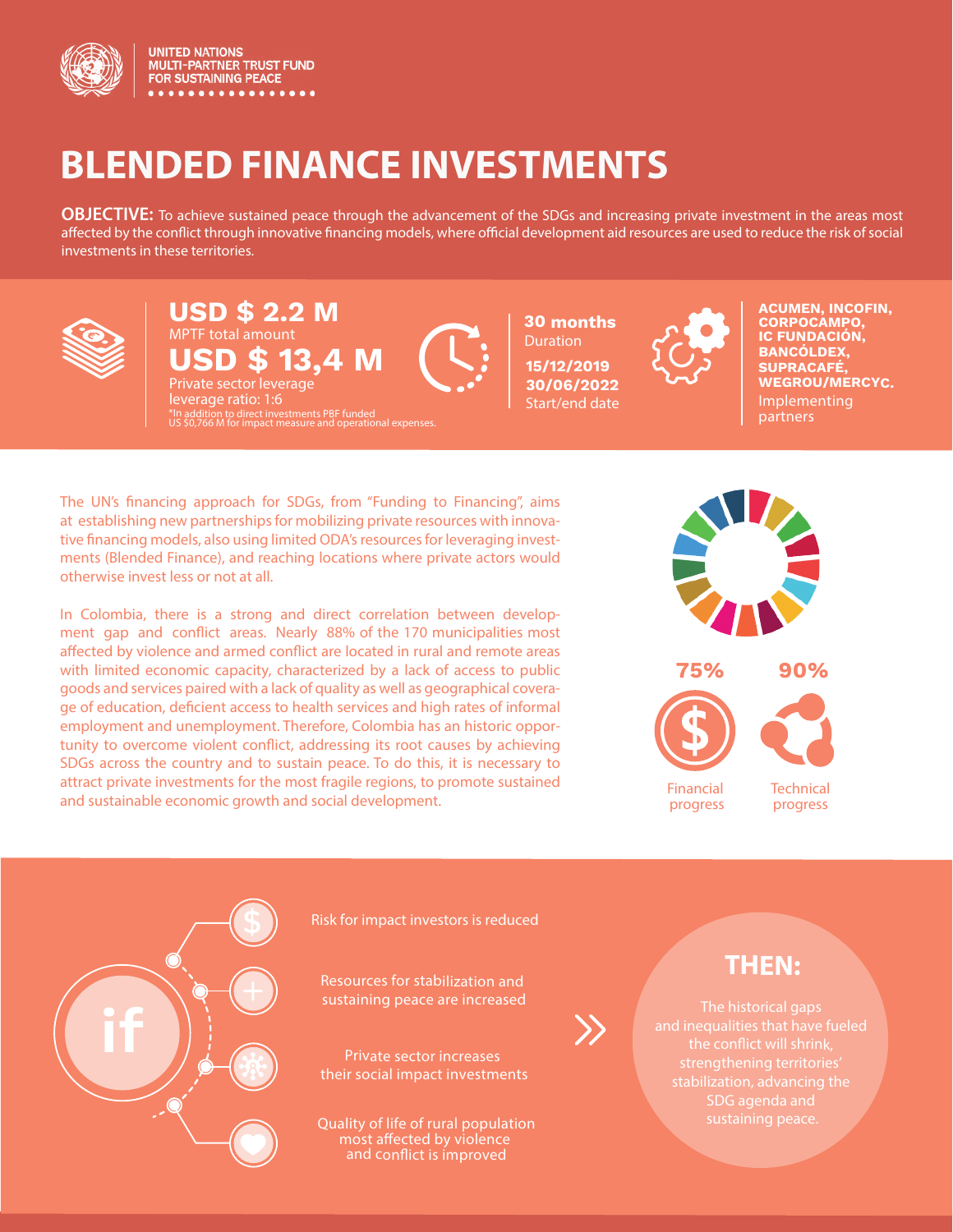

# **WHY BLENDED FINANCE?**

An innovative mechanism of Development Finance where the "blend" among international cooperation and private sector resources allows to give viability to projects where the private sector would not invest on its own due to risk or profitability issues. Blended Finance instruments have a catalytic effect when considering the mobilization of both private nancial resources (leverage) and the commitment to development impact. It has a direct impact on the Sustainable Development Goals and was born from an initiative led by Multilateral Development Bank under their "from billions to trillions" commitment to mobilize more resources towards the eradication of poverty and inequality.

| Private sector partner                                                                  | <b>Main results</b>                                                                                                                                                                                                                                                                                                                                                                                                                                                                                                                                               | <b>Blended finance instrument</b>                                                                                                                                                                                                                             |
|-----------------------------------------------------------------------------------------|-------------------------------------------------------------------------------------------------------------------------------------------------------------------------------------------------------------------------------------------------------------------------------------------------------------------------------------------------------------------------------------------------------------------------------------------------------------------------------------------------------------------------------------------------------------------|---------------------------------------------------------------------------------------------------------------------------------------------------------------------------------------------------------------------------------------------------------------|
| Acumen - International<br>Social Impact Fund                                            | Consolidation of the "Investing for Peace Fund" to invest in community-led<br>agribusinesses with patient capital, particularly paddy rice and coconut. The<br>expectation is to reach more than 500 producers in the short-term by building<br>companies in alliance with the community-led association Acumen. This<br>contributes to stabilization and peacebuilding by creating new income,<br>supporting social cohesion, and empowering vulnerable communities. The<br>first company "Espiga del Atrato" was founded in alliance with Asprodema in<br>2021. | Resources contributed to the Investing for Peace Portfolio.<br>Acumen as an impact fund will inject patient capital / junior<br>equity to set up companies in association with communi-<br>ty-led associations.                                               |
| <b>BANCOLDEX</b><br>Bancóldex - National<br>Development Financial<br><i>institution</i> | A special credit line was launched at the end of 2020 to finance UNEP's<br>ecosystem-based adaptation technologies (MEbA). With this special line it is<br>expected to disburse 2.400 loans to small agricultural producers through<br>local microfinance institutions. This line promotes rural development and<br>facilitates licit income generation in conflict affected municipalities, while<br>reducing the possibility of climate-related conflicts through adaptation.                                                                                   | Bancóldex used the funds as an interest rate subsidy, so that<br>the special credit line had an attractive and competitive<br>intermediation rate for local microfinance institutions.                                                                        |
| CorpoCampo<br>CorpoCampo - Colombian<br>Private held company                            | Investment in "The Açai berry dream" where more than 500 farmers, including 80<br>former combatants and 56 indigenous are committed with acai berry cultivation<br>while CorpoCampo guarantees the purchase and ensures income stability.<br>Additionally, the acai berry palms cultivation has potential for selling carbon credits.                                                                                                                                                                                                                             | The resources were used for traditional <b>technical assistance</b><br>to support short-term and food security crops, while the Açai<br>palm reaches its productive stage in a 4-year cycle<br>investment.                                                    |
| IC Fundación - Colombian<br>Private Philanthropy<br>Foundation                          | Investment in "Chocolate of Colombia", supporting Fairtrade (2021) certifica-<br>tion, good practices, and machinery improvement of the processing plant for<br>the development of value-added cocoa products. This investment safeguards<br>cocoa cultivation in the region, ensuring its productivity and maintaining a<br>permanent flow of income for over 900 cocoa growers gathered in 8 associa-<br>tions in this area highly affected by conflict.                                                                                                        | The resources will be used for traditional technical<br>assistance for the payment of local technicians who will<br>support cocoa farmer associations certification and for<br>machinery acquisition to strength cocoa value-added<br>process transformation. |
| Incofin - International Social<br>Impact Fund                                           | This investment made viable a USD \$ 4 M operation loan from Incofin to<br>Contactar, a microfinance cooperative. With these resources Contactar is<br>expanding its presence in remote municipalities, while expanding banking<br>services and reducing the historical financial gap in the south of the country. Up<br>to date, 5.000 loans were disbursed, 47% of them to women.                                                                                                                                                                               | The resources will be used for an exchange guarantee known<br>as a cross currency swap, which made the loan operation<br>profitable for both the borrower and the lender.                                                                                     |
| <b>SUPRACAFÉ</b><br>Supracafé - International<br>private held company                   | Investing in the Association of Women Coffee Growers of Cauca (AMUCC) has<br>allowed to increase the base to 420 women, guaranteeing profitable and legal<br>income in this conflict-affected region of which most AMUCC women have<br>been victims. This investment allows to consolidate their identity in a way that<br>allows traditionally oppressed groups to turn into agents of change.                                                                                                                                                                   | The resources are used for traditional <b>technical</b><br>assistance, registration of the AMUCC coffee brand, and a<br>contribution to the Revolving Fund for pre-financing of<br>the harvest.                                                               |
| Wegrou - Start-up &<br>Mercy Corps - INGO                                               | Launching of the "From bean to cup" platform which allows to sell specialty and<br>organic coffee produced by women of El Tambo without intermediaries,<br>promoting empowerment and resilience of female households and victims of<br>the conflict. This investment is the prototype of a scalable and replicable model<br>of peace and reconciliation, connecting the knowledge and management skills<br>of city professionals with the local wisdom and artisanal experience of rural<br>women coffee growers. Visit "50 amigas" at (www.indiegrow.co).        | 50% of funds are used in seed capital for the start-up and<br>50% for traditional technical assistance.                                                                                                                                                       |

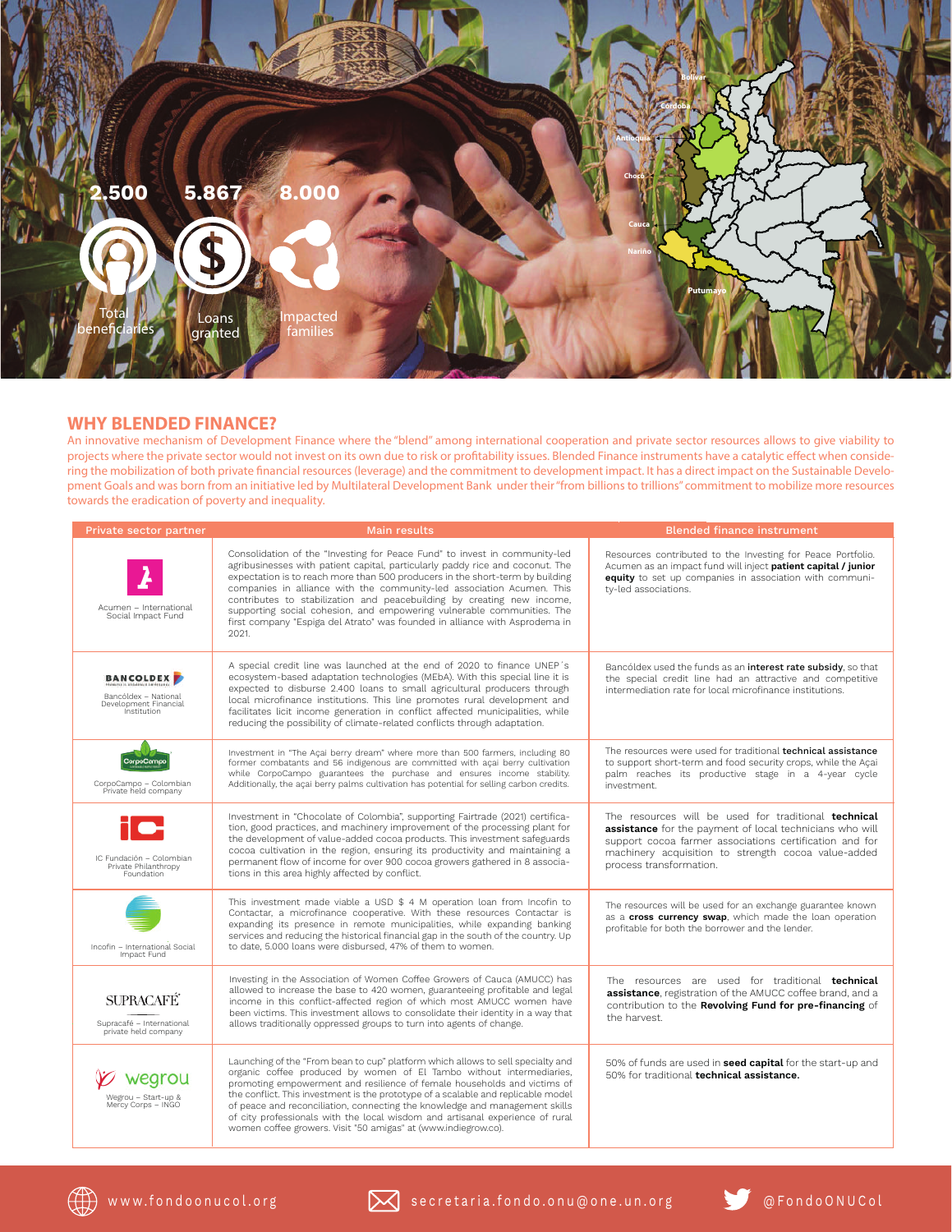# **Quarterly Report** March 2022

## **BUSINESS ENHANCEMENT**

• Espiga del Atrato, a company in which Acumen is partnering with, has accumulated sales since its foundation and have started to sell rice in its store in downtown Quibdó (COP \$30.2 million of accumulated sales). In the first quarter of 2022, 3 tons of rice have been threshed. The company is working with Fondo Acción to provide technical assistance and distribute rice seeds in the municipality of Medio Atrato.

• For Acumen's investment partnering with Asoprocacoc and Asoprocof, the review of the business creation documents, and its legal formalization have begun. The regulator was consulted on the availability of the brand and company name that was selected in the strategic planning workshops. Following the conclusions and information received, the Cocovida brand will be registered once the company is legally founded.

• Acquisitions plan for Chocolate Colombia (IC Fundación) processing plant renewal was accomplished. As a result of new equipment and improvements at the factory is now working with 80% automation of its processes. The team at the factory is working in structuring and reviewing of the new cost model.

• As a result of Supracafé's support to AMUCC women and while pending approval of budget modifications by the Fund's committee, during the first quarter 2022 activities were carried out with the associates to address issues such as pre-nancing and logistics; work plan to comply with the proposed modications; advice on vehicle maintenance, from technical and economic basis, together with structuring of an agreement for an advance on the harvest (revolving fund) which will be managed by Caficauca Cooperative.

# **RURAL DEVELOPMENT AND MARKET ACCESS**

• Following notification in September 21 of Fairtrade certification by Flocert, in the first quarter 2022, a new export of 12.5 tons of certified cocoa was consolidated for Cargill B.V. Between March 28 and April 4, the legal representative of Asocaval actively participated in the international fair London Coffee Festival, an important exhibition that brings together several rural coffee and cocoa initiatives worldwide, with the support and sponsorship of the Embassy of the United Kingdom Asocaval representative traveled to London on behalf of Chocolate Colombia. In addition.

• IC Foundation supports with follow-up visits and formulation of new proposals to mobilize new resources for organic certification in 5 organizations of Chocolate Colombia: Asocaval, Aproaca, Acata, Afapul and Asoprodema.

• After launching of www.indiegrow.co (Wegrou / Mercy Corps) in February 21, the promotion and sale of the roasted and/or ground coffee of the "50 Amigas" continues through the website, social networks and agenda meetings with potential clients, emphasis on the US and local market. As of March 2022, more than 1,500 pounds of "50 Amigas" coffee have been sold in addition to 85 pounds of coffee that were used as gifts for the 50 women participating in the program and 35 units delivered as commercial samples and gifts to implementing partners.

• To date, the acai berry dream (CorpoCampo) has signed 523 contracts with 611 people for the production and commercialization of acai through CorpoCampo, 521 individual and 2 collective contracts: (1) with the Cooperativa Multiactiva del Pueblo Putumayense, which covers 80 ex-combatants of the extinct FARC-EP from the ETCR La Carmelita, Puerto Asís and (2) with the cabildo of the Inga de Condagua indigenous reservation.

• 303 of the producers linked to the Acaí berry dream project (Corpocampo) have already formalized their documentation in order to receive incentives for the maintenance of Amazonian and short-cycle crops. The 611 producers have strengthen their knowledge and agronomic practices for the management of Amazonian fruit agroforestry crops through extension visits offered by Corpocampo team.

### **ACCESS TO FINANCING**

• The funding resources granted by Incofin to Contactar Cooperative have been fully utilized, 5.050 loans were disbursed, allowing small farmers to increase the installed capacity of their crops, diversify its agricultural products and to improve their quality of life and of their families, 47% granted to women. The average placement rate as of December-2021 was 34.9% per year. (more than 20 basis points below the maximum allowed and current

• Since its launching, 3 entities have requested resources from the MEbA line for COP \$4,000 million (35% of the available quota), 818 credit operations have been legalized to finance climate change adaptation technologies, 35% of which have been granted to women. Coverage of 65 PDET and ZOMAC municipalities has been achieved, reaching 36% of these municipalities. For this quarter the municipalities with accumulated disbursements above COP

tion, and initiate a conversation regarding the financial and non-financial solutions that can be offered within the framework of this special program/line.

#### **GENDER/ETHNIC**

• The board of directors of the new company founded in partnership with Asprodema - Espiga del Atrato (Acumen) is composed of three members from

• During strengthening process of AMUCC women (Supracafé) there are 95 indigenous women belonging to the Misak ethnic group which are now

## **ENVIRONMENTAL SUSTAINABILITY**

• The special credit line published and available through Bancóldex for Microfinance Institutions is financing 28 measures for adaptation to climate change developed by UNEP in its MEbA program.

• CorpoCampo has managed to establish a total area of 523 hectares under agroforestry models for sustainable use of Amazonian products, with 504 farming families. The company was able to consolidate 2.000 hectares under forest management plans for the sustainable use of wild acaí. A project for the sale of carbon credits is under study, considering the planting of acaí as a reforestation process for this palm endemic to the region.

• For AMUCC associates (Supracafé), support was provided for the implementation of 250 wastewater treatment systems installed on coffee farms, ensuring the use of good environmental practices to conserve water resources and thus guarantee the sustainability of the Flo Fairtrade and Organic certification.